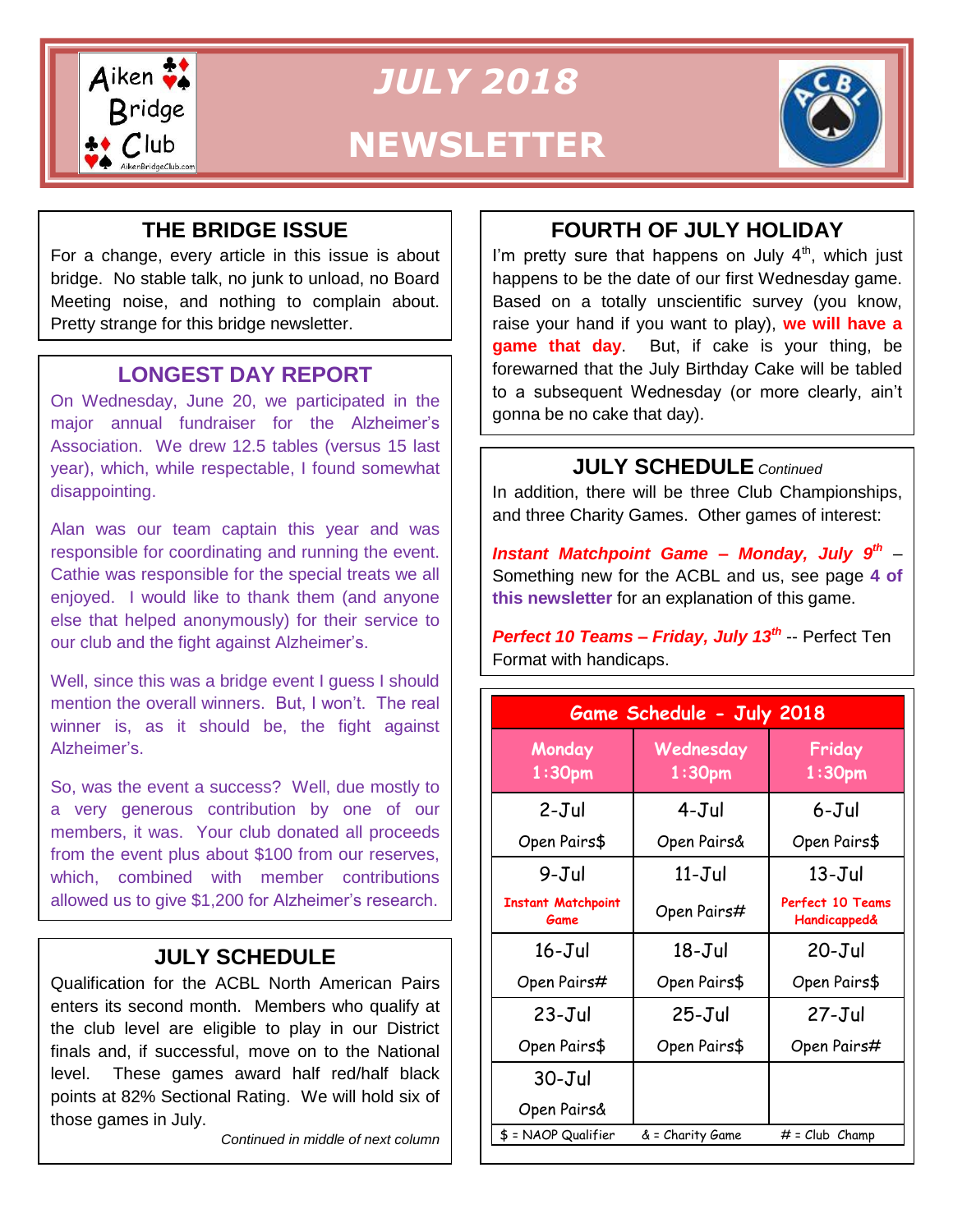### **REVERSES**

If you are an aspiring player, you may struggle with reverses, but this article should help.

A reverse occurs when: (1) opener's rebid is in a higher ranking suit than his opening bid; and, (2) opener's rebid is at a higher level than his partner's response to the opening bid.

Reverses should always show unbalanced hands, at least 5-4. Balanced hands should be treated as NT openers or rebids.

Here is such a hand: ♠AK10x, **♥**AKJ10x, **♦**Kxx, ♣x. Open one heart and over partner's 1NT, bid 2♠.

This sequence is not a reverse**:** 1♣-1**♥**-1♠.

The following bids are reverses:

1♣-1**♥**-2**♦** 1♣-1♠-2**♦** 1♣-1♠-2**♥** 1♣-1NT-2**♦** or 2**♥** or 2♠ 1**♦**-1♠-2**♥**

1**♦**-1NT- 2**♥** or 2♠

1**♥**-1NT-2♠

Reverses show 17-20 points including distribution, but, unlike jump shifts, are *not game forcing.* Reverses are only forcing for one round-so responder cannot pass the reverse bid.

Here is a simple way for responder to carry on after a reverse: any bid at the 3 level (including raising opener's opening suit) is *game forcing.*

2NT by responder is forcing for one round, but could be weak hand, so if opener is on the low side of his bid, he can simply rebid his opening suit at the 3 level. If opener is 19-20, he should not simply repeat his opening suit at the 3 level, but should force to game.

If responder rebids his suit, it shows 5+ in the suit and is a one round force. If opener is on the low side of his bid, he can bid his first suit at the 3 level if he cannot bid NT or raise partner's rebid. Again, it opener is on the high side, he should force to game.

*Many thanks to Greg Roberts for this article*



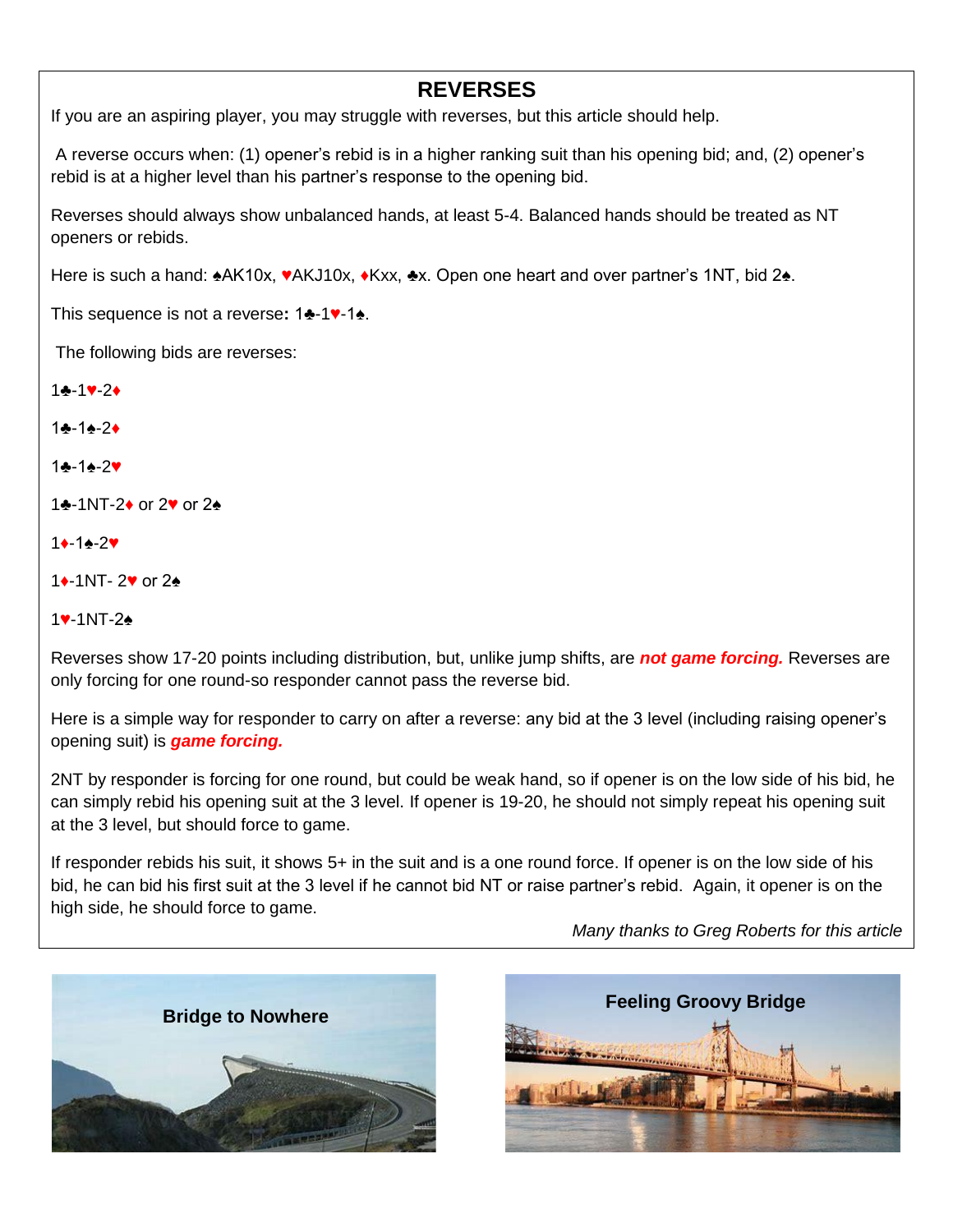### **NO TRUMP QUESTION**

No, this is not a political question about the POTUS (or the FLOTUS for that matter). While I'm amazed that we are where we are, it is where we are. So, we move on and do the best we can.

 The real question is do you open one (or two) no trump holding a five card major suit? Some players consider this a mortal sin, others think it's OK with a weak major suit. Still others say its fine with five hearts but not with five spades. Then there are those of us of the "Just Do It" persuasion. As a proud member of this camp, we open all balanced hands (defined as no six card suit, no singleton, nor two doubletons) with 15-17 high card points (or whatever your range is) 1 No Trump. End of story. **Do not be distracted by your five card major, just do it and open 1 No Trump.**

Well, Ron, I don't know about this. Why is this a good idea? Here are a few reasons.

**Simplicity** – If you open 1 NT you have described your hand in one bid, relinquished captaincy to your partner and can just sit back and answer partner's questions. Your partner knows immediately if the hand belongs in a partial, a game, or if she should invite game. Remember, responding to a 1 NT opening is something we all know how to do.

Avoids Awful Rebids – If you open 1 Heart on ▲ 873  $\blacktriangledown$  KJ865 ♦ AQ10 & AQ and partner responses 1 Spade, what now? Well, your choices are 1 NT (too many points), 2 NT (too few points), bid a suit you don't have, or raise spades to 2 or 3 without the four card support you need. Which is the least awful bid? Don't know, don't care. I opened 1 NT, no problem. Life is too short to deal with this sort of aggravation.

**Silences the Opponents** – Opening 1NT has a dampening effect on your opponents. They are less likely to disrupt your auction when they know you have extra values.

Sounds good, but there must be a downside. There surely is. You are **in danger of missing your 5-3 or even 5-4 major suit fit** by not opening the five card major. If responder has a hand that is too weak to respond to 1 NT, you will miss the fit. That's the price you pay for the advantages, which, in my opinion, is quite cheap. However, if responder has a game forcing or invitational hand, there are simple agreements which allow her to find out if the 1 NT opener has a five card major.

We'll talk about that next month.